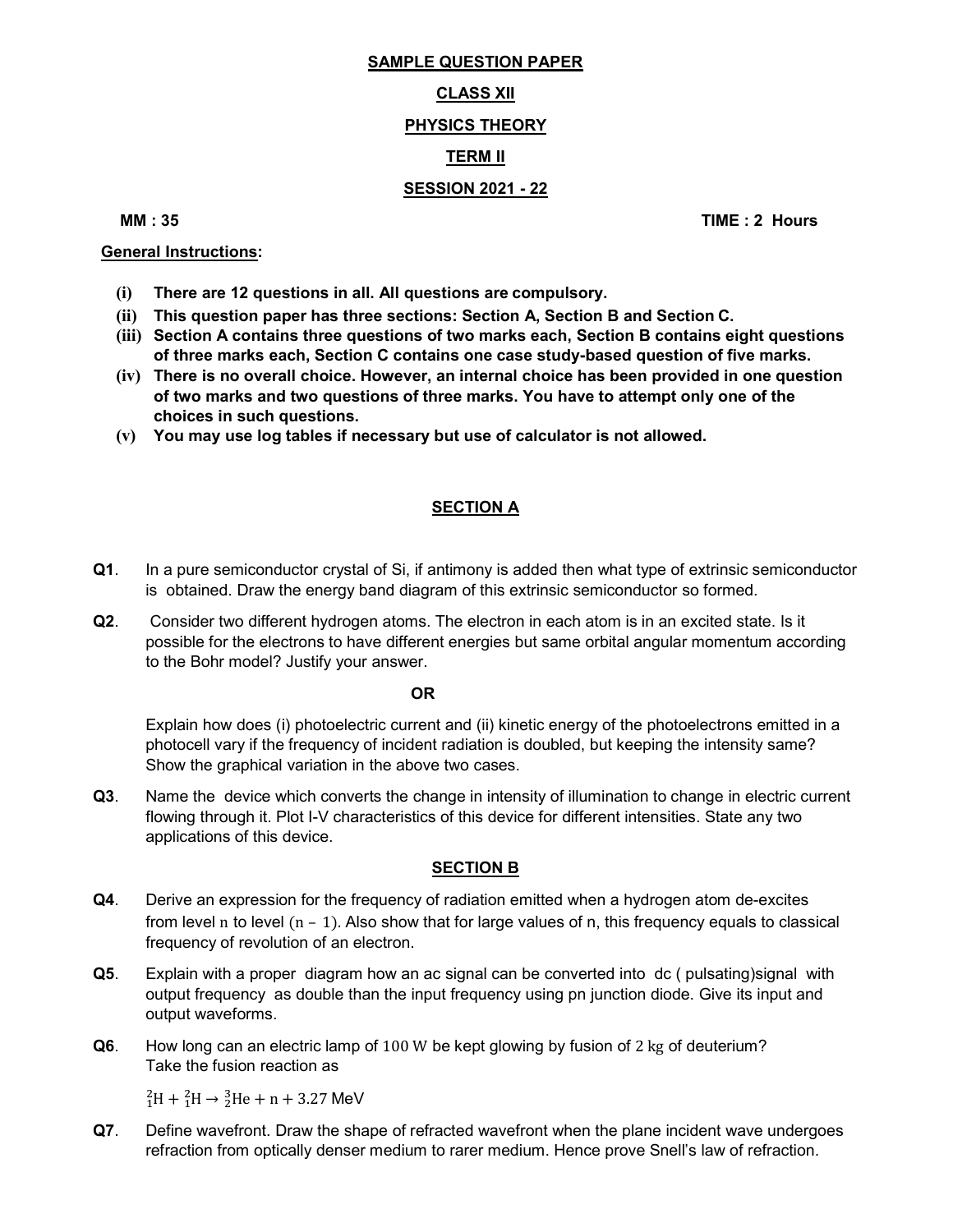- Q8. (a) Draw a ray diagram of compound microscope for the final image formed at least distance of distinct vision?
	- (b) An angular magnification of 30X is desired using an objective of focal length 1.25 cm and an eye piece of focal length 5 cm. How will you set up the compound microscope for the final image formed at least distance of distinct vision?

#### OR

- (a) Draw a ray diagram of Astronomical Telescope for the final image formed at infinity.
- (b) A small telescope has an objective lens of focal length 140 cm and an eyepiece of focal length 5.0 cm. Find the magnifying power of the telescope for viewing distant objects when
	- (i) the telescope is in normal adjustment,
	- (ii) the final image is formed at the least distance of distinct vision.
- Q9. Light of wavelength 2000 Å falls on a metal surface of work function 4.2 eV.
	- (a) What is the kinetic energy (in eV) of the fastest electrons emitted from the surface?
	- (b) What will be the change in the energy of the emitted electrons if the intensity of light with same wavelength is doubled?
	- (c) If the same light falls on another surface of work function 6.5 eV, what will be the energy of emitted electrons?
- Q10. The focal length of a convex lens made of glass of refractive index (1.5) is 20 cm.

What will be its new focal length when placed in a medium of refractive index 1.25 ?

Is focal length positive or negative? What does it signify?

- Q11. (a) Name the e.m. waves which are suitable for radar systems used in aircraft navigation. Write the range of frequency of these waves.
	- (b) If the Earth did not have atmosphere, would its average surface temperature be higher or lower than what it is now? Explain.
	- (c) An e.m. wave exerts pressure on the surface on which it is incident. Justify.

#### OR

 (a) "If the slits in Young's double slit experiment are identical, then intensity at any point on the screen may vary between zero and four times to the intensity due to single slit".

Justify the above statement through a relevant mathematical expression.

 (b) Draw the intensity distribution as function of phase angle when diffraction of light takes place through coherently illuminated single slit.

#### Q12. CASE STUDY: MIRAGE IN DESERTS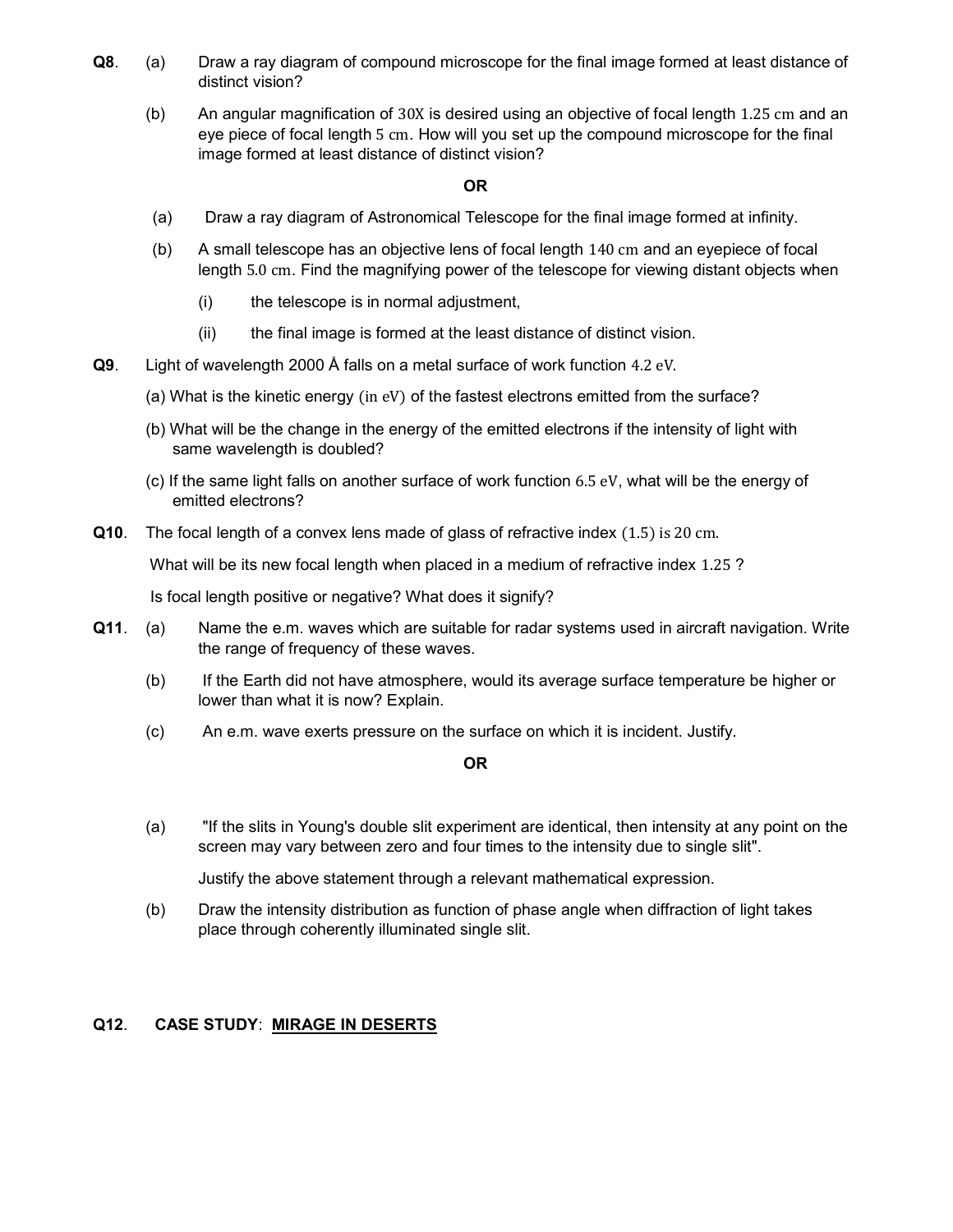

To a distant observer, the light appears to be coming from somewhere below the ground. The observer naturally assumes that light is being reflected from the ground, say, by a pool of water near the tall object.

Such inverted images of distant tall objects cause an optical illusion to the observer. This phenomenon is called mirage. This type of mirage is especially common in hot deserts. Based on the above facts, answer the following questions:

| (a) | Which of the following phenomena is prominently involved in the formation of mirage in<br>deserts?                                                                                                                                                                                                                        |                                                    |   |  |
|-----|---------------------------------------------------------------------------------------------------------------------------------------------------------------------------------------------------------------------------------------------------------------------------------------------------------------------------|----------------------------------------------------|---|--|
|     | (i) Refraction, Total internal Reflection                                                                                                                                                                                                                                                                                 | (ii)<br>Dispersion and Refraction                  |   |  |
|     | (iii) Dispersion and scattering of light                                                                                                                                                                                                                                                                                  | Total internal Reflection and diffraction.<br>(iv) |   |  |
| (b) | A diver at a depth 12 m inside water $\left(a_{\mu_{\omega}} = \frac{4}{3}\right)$<br>sees the sky in a cone of semi- vertical angle                                                                                                                                                                                      |                                                    | 1 |  |
|     | (i) $\sin^{-1} \frac{4}{5}$                                                                                                                                                                                                                                                                                               | $\tan^{-1} \frac{4}{x}$<br>(ii)                    |   |  |
|     | (iii) $\sin^{-1} \frac{3}{1}$                                                                                                                                                                                                                                                                                             | $90^{\circ}$<br>(iv)                               |   |  |
| (c) | In an optical fibre, if $n_1$ and $n_2$ are the refractive indices of the core and cladding, then which                                                                                                                                                                                                                   |                                                    |   |  |
|     | among the following, would be a correct equation?                                                                                                                                                                                                                                                                         |                                                    |   |  |
|     | (i) $n_1 < n_2$                                                                                                                                                                                                                                                                                                           | (ii) $n_1 = n_2$                                   |   |  |
|     | (iii) $n_1 < n_2$                                                                                                                                                                                                                                                                                                         | (iv) $n_1 > n_2$                                   |   |  |
| (d) | A diamond is immersed in such a liquid which has its refractive index with respect to air as<br>greater than the refractive index of water with respect to air. Then the critical angle of<br>diamond-liquid interface as compared to critical angle of diamond -water interface will                                     |                                                    |   |  |
|     | (i) depend on the nature of the liquid only                                                                                                                                                                                                                                                                               | (ii)<br>decrease                                   |   |  |
|     | (iii) remain the same                                                                                                                                                                                                                                                                                                     | (iv) increase.                                     |   |  |
| (e) | The following figure shows a cross-section of a 'light pipe' made of a glass fiber of refractive<br>index 1.68. The outer covering of the pipe is made of a material of refractive index 1.44. What<br>is the range of the angles of the incident rays with the axis of the pipe for the following<br>phenomena to occur. |                                                    |   |  |
|     |                                                                                                                                                                                                                                                                                                                           |                                                    |   |  |